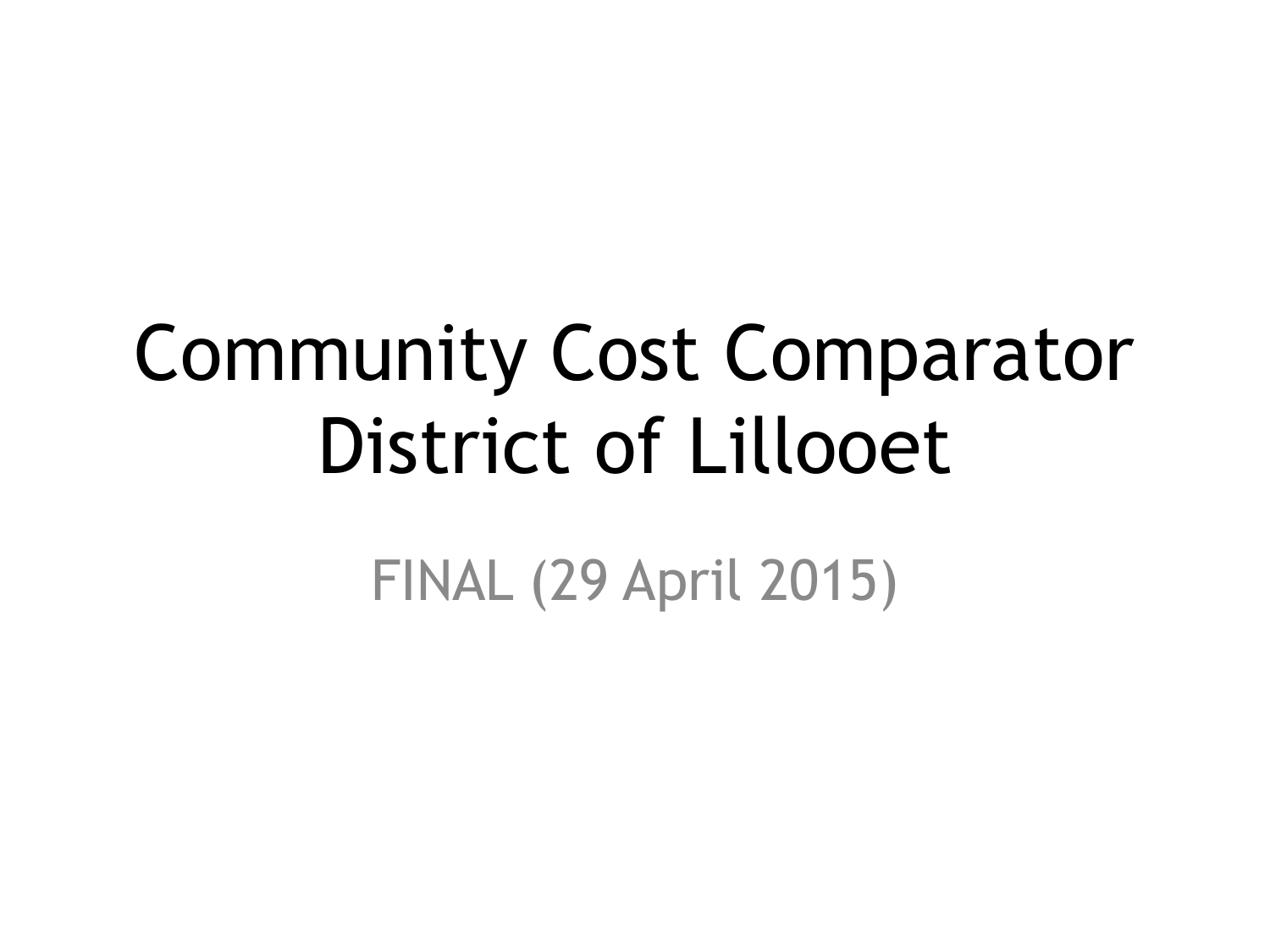## Limitations of the CCC

- 1. 2014 data are shown for 12 randomly selected communities in reasonably close proximity to the District and of a similar size. Although this likely provides an appropriate snapshot of rates in the region, it may not account for all rate variations.
- 2. 2010/2011 data were obtained from Econics' records. Of the communities selected for comparison, 2010/2011 data were available for 8 of them.
- 3. It is difficult to compare rates across communities. Each place has different water sources, populations, infrastructure, history of maintenance, etc. Rates set to recover costs and encourage conservation will not be the same from one place to the next.
- 4. Analysis is inclusive of water charges, including fixed and volumetric fees. Parcel taxes are not included.
- 5. Analysis also does not include sewer parcel taxes, fees, or rates. In some communities, these are rolled up with water rates. In others, these are applied separately.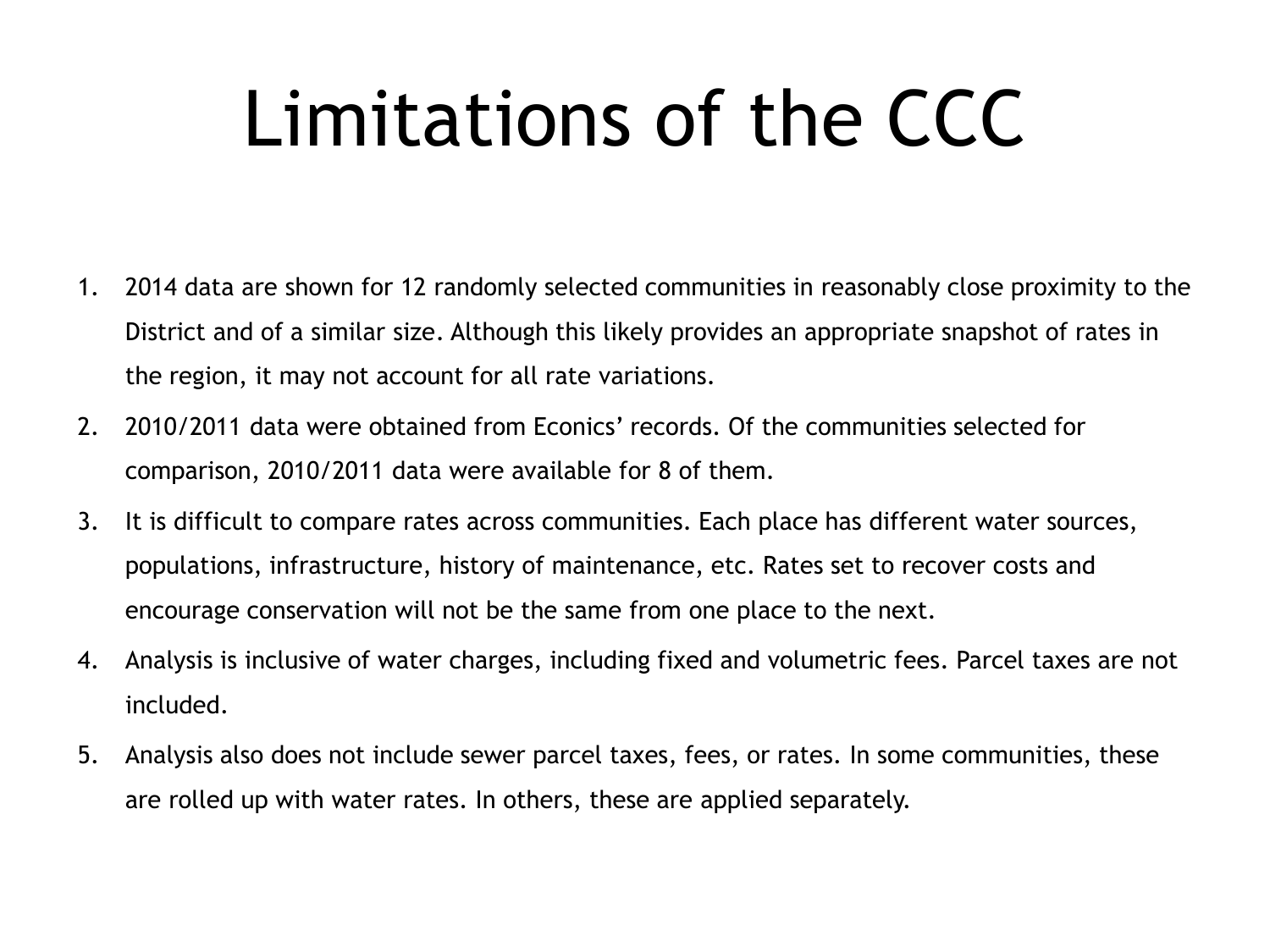#### Rate Structure Comparison

| <b>Name</b>               | <b>Billing Cycle</b> | Allowance $(m^3)$ per<br><b>Billing Cycle</b> | <b>Rate Thresholds</b><br>(m <sup>3</sup> ) | Volumetric Rates $(\frac{\xi}{m^3})$                   | <b>Average Monthly</b><br>Fixed Rate $(5)$ | <b>Water Parcel</b><br><b>Tax</b> |
|---------------------------|----------------------|-----------------------------------------------|---------------------------------------------|--------------------------------------------------------|--------------------------------------------|-----------------------------------|
| Ashcroft                  | Annual               |                                               |                                             |                                                        | \$22.83                                    |                                   |
| Barriere (District of)    | Monthly              | 75                                            | 100                                         | $$0.36$ (76-100), $$0.45$ (100+)                       | \$31.15                                    |                                   |
| Clearwater (District of)  | Monthly              |                                               |                                             |                                                        | \$21.70                                    |                                   |
| Hope (District of)        | Monthly              |                                               |                                             |                                                        | \$21.93                                    |                                   |
| Lillooet (District of).   | Annual               |                                               |                                             |                                                        | S29.33                                     |                                   |
| Logan Lake                | Annual               |                                               |                                             |                                                        | \$13.30                                    |                                   |
| Merritt (City of)         | Monthly              |                                               |                                             |                                                        | \$23.72                                    |                                   |
| Pemberton (Village of)    | Annual               |                                               |                                             |                                                        | \$31.95                                    |                                   |
| Quesnel                   | Annual               |                                               |                                             |                                                        | \$13.37                                    |                                   |
| Squamish (District of)    | Annual               |                                               |                                             |                                                        | \$29.95                                    |                                   |
| Williams Lake (Unmetered) | Monthly              |                                               |                                             |                                                        | \$23.69                                    |                                   |
| Williams Lake (Metered)   | Monthly              |                                               |                                             | $145.46, 90.92, 136.38$ \$0.53, \$0.55, \$0.60, \$0.64 | S <sub>4.09</sub>                          |                                   |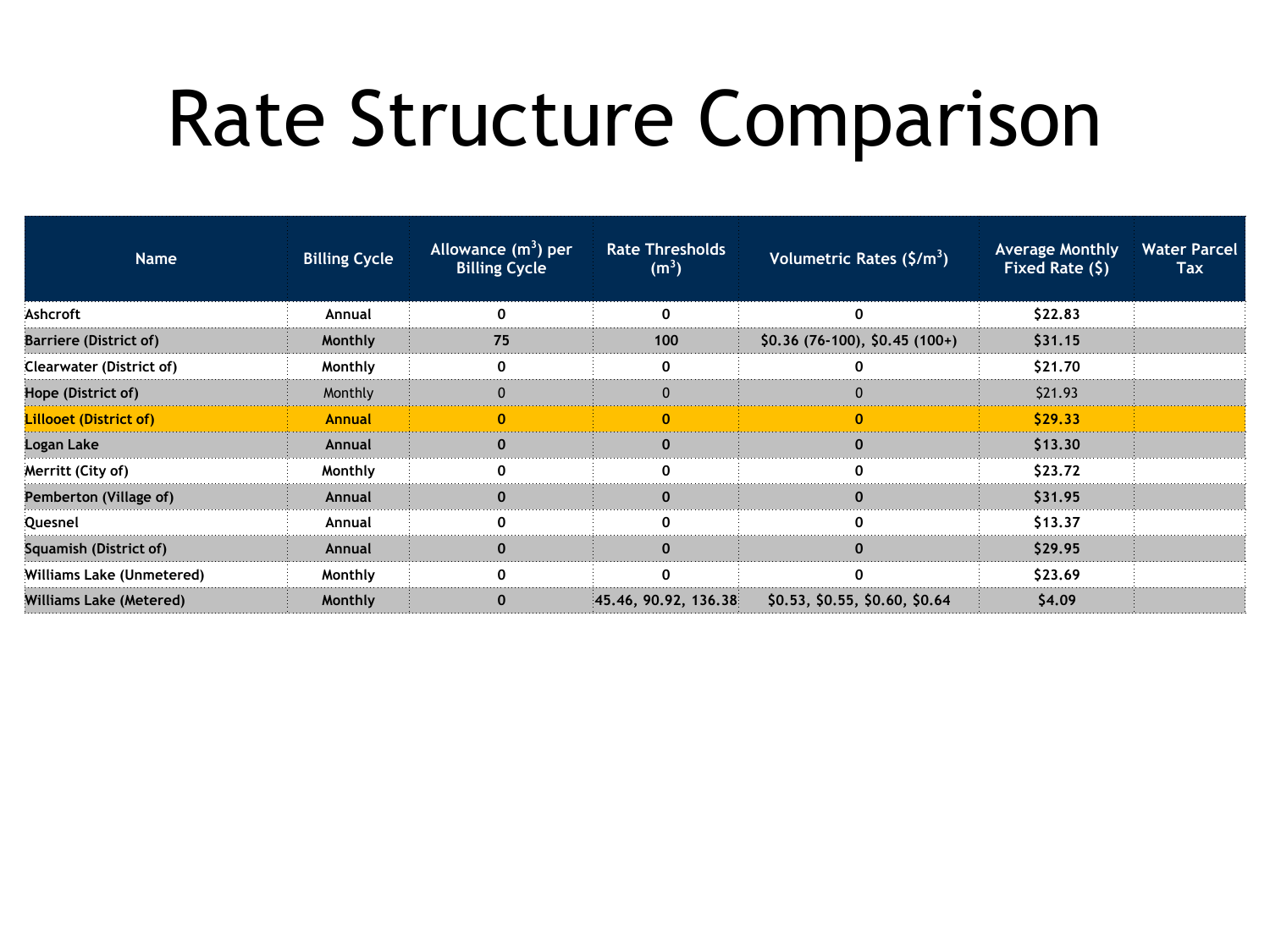### 2014 Rates Across the Region

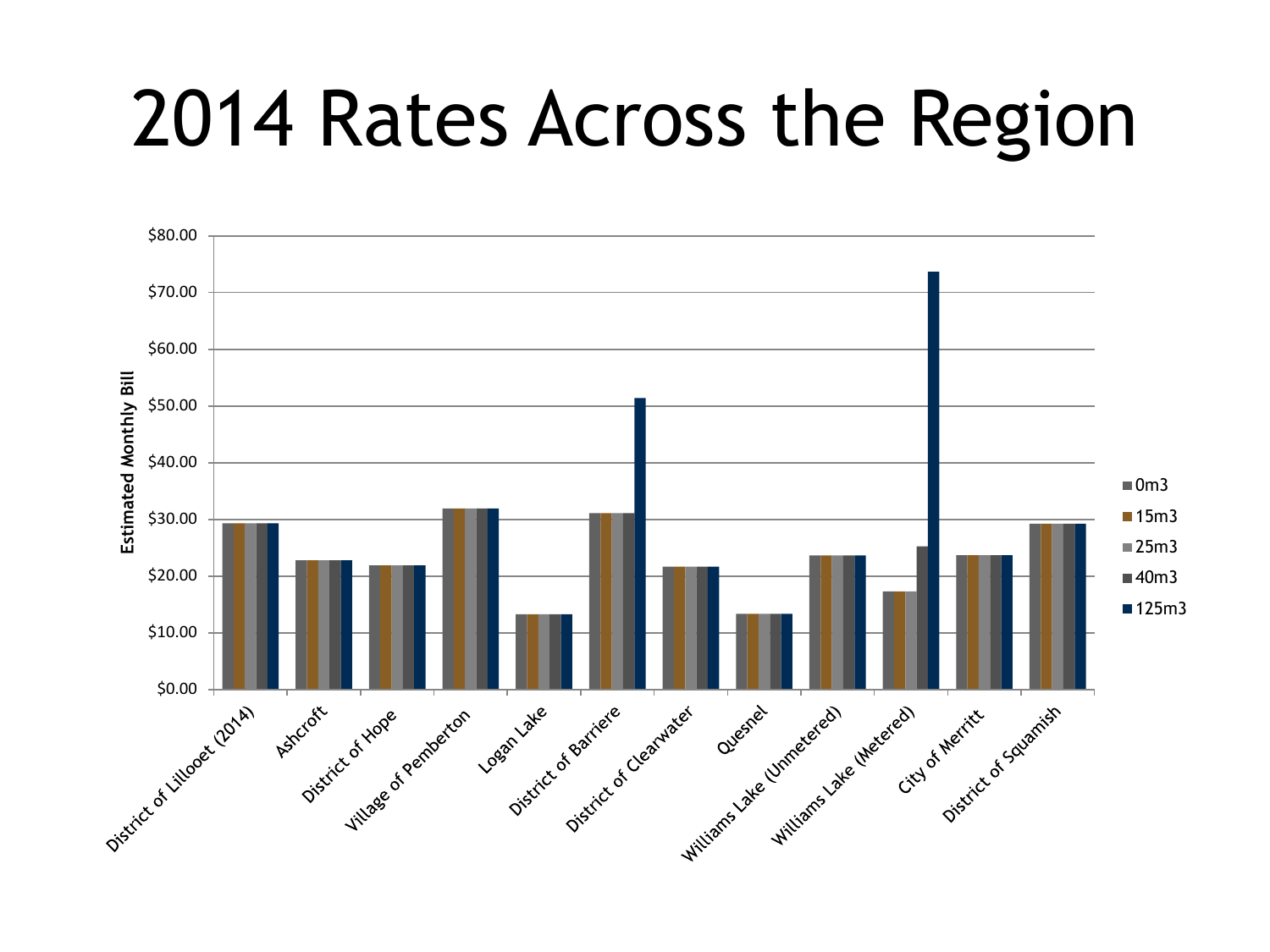## Statistical Benchmarks (1)

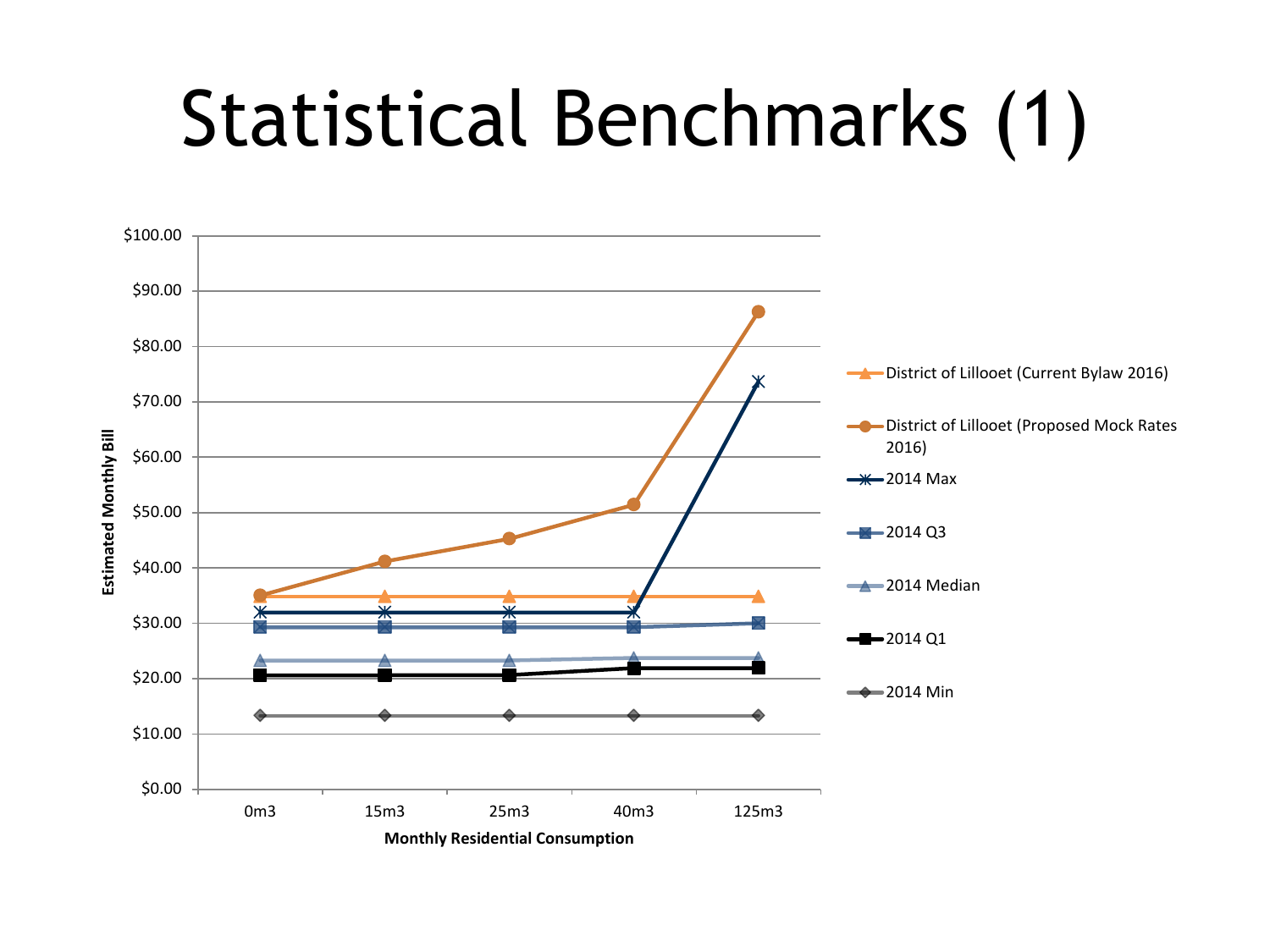## Statistical Benchmarks (2)

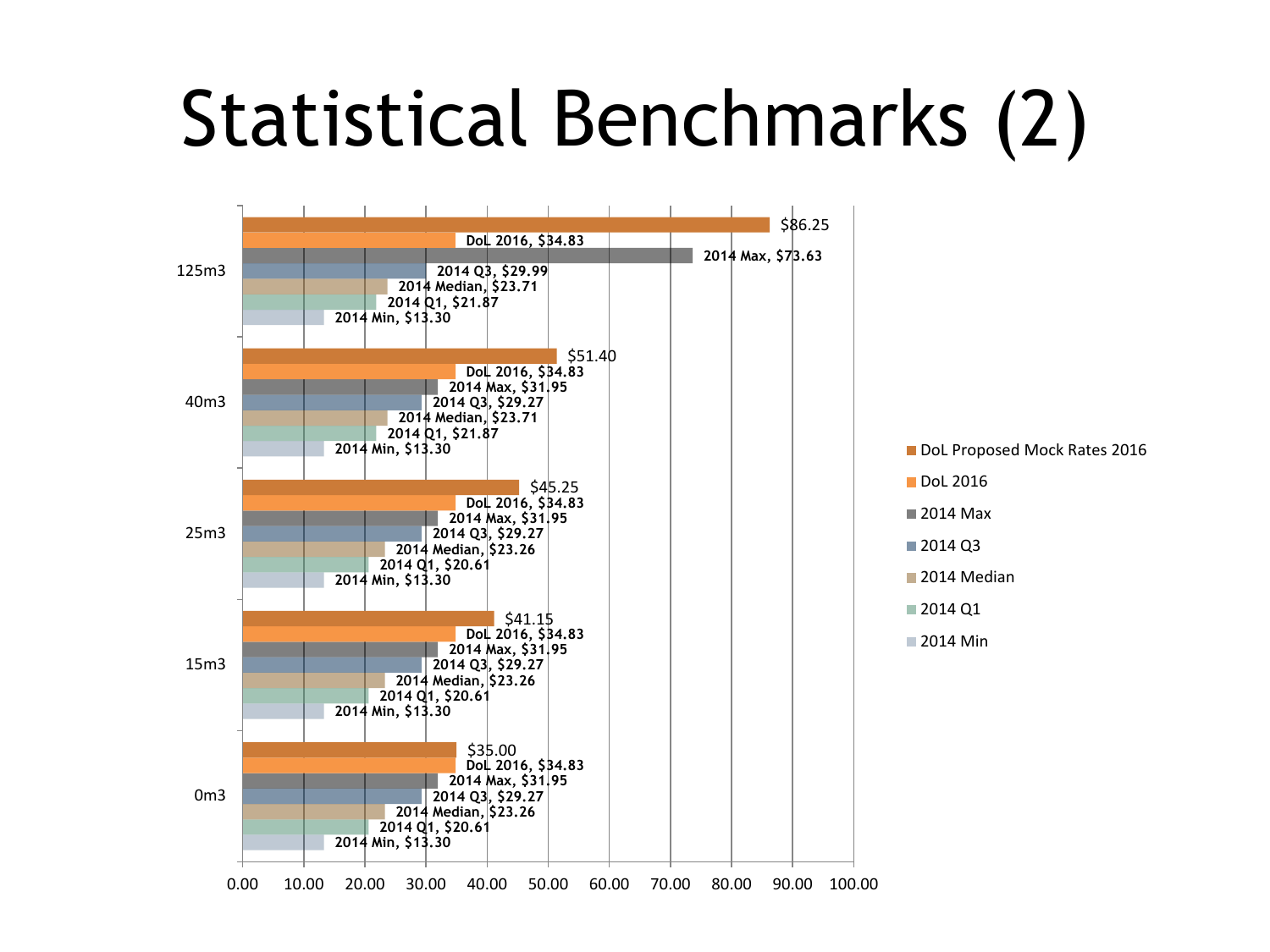#### Comparison of Selected Rates

Communities in close geographic proximity and of relatively similar size to Lillooet



**Monthly Residential Consumption**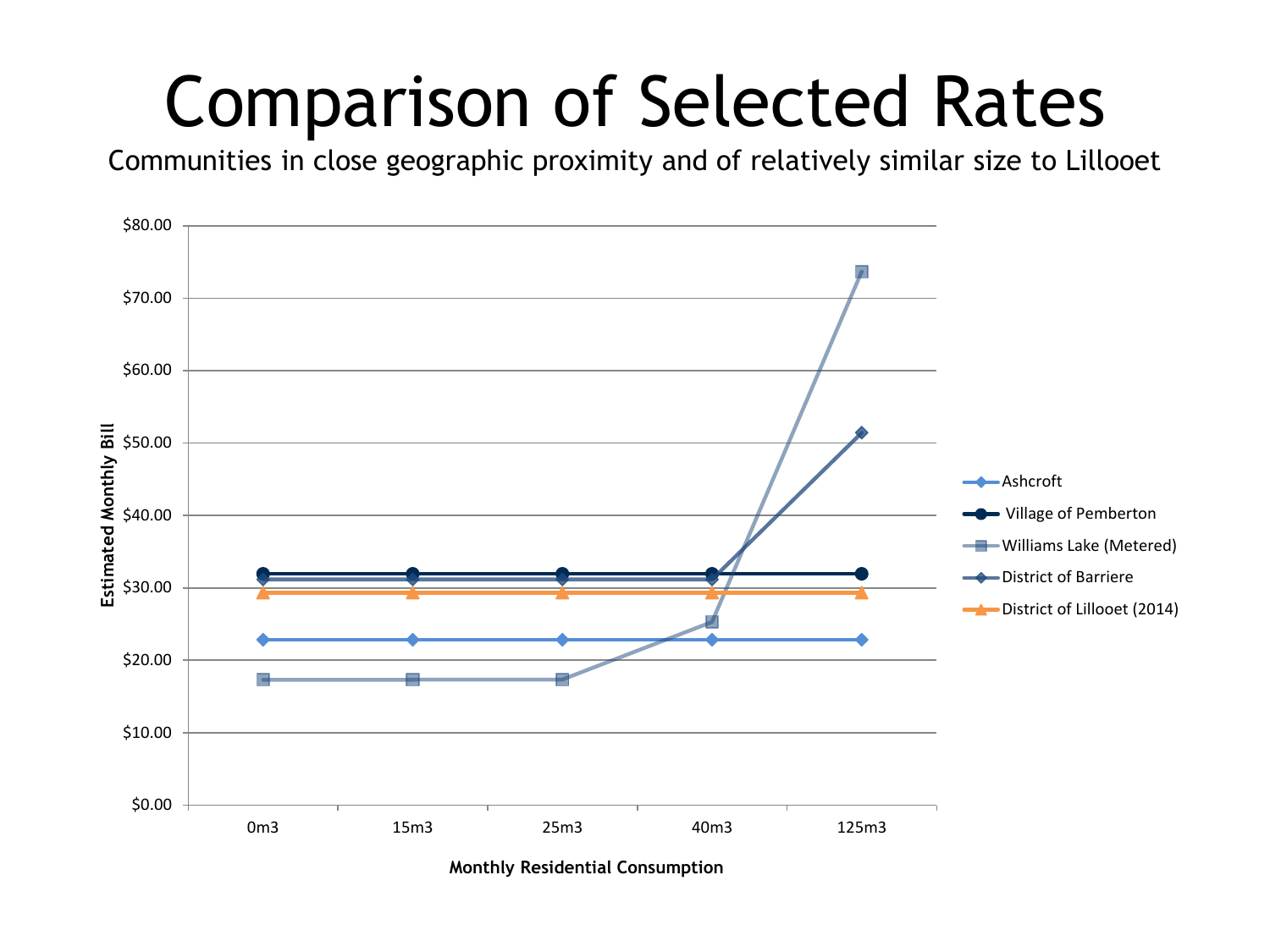### Trends 2010-2014